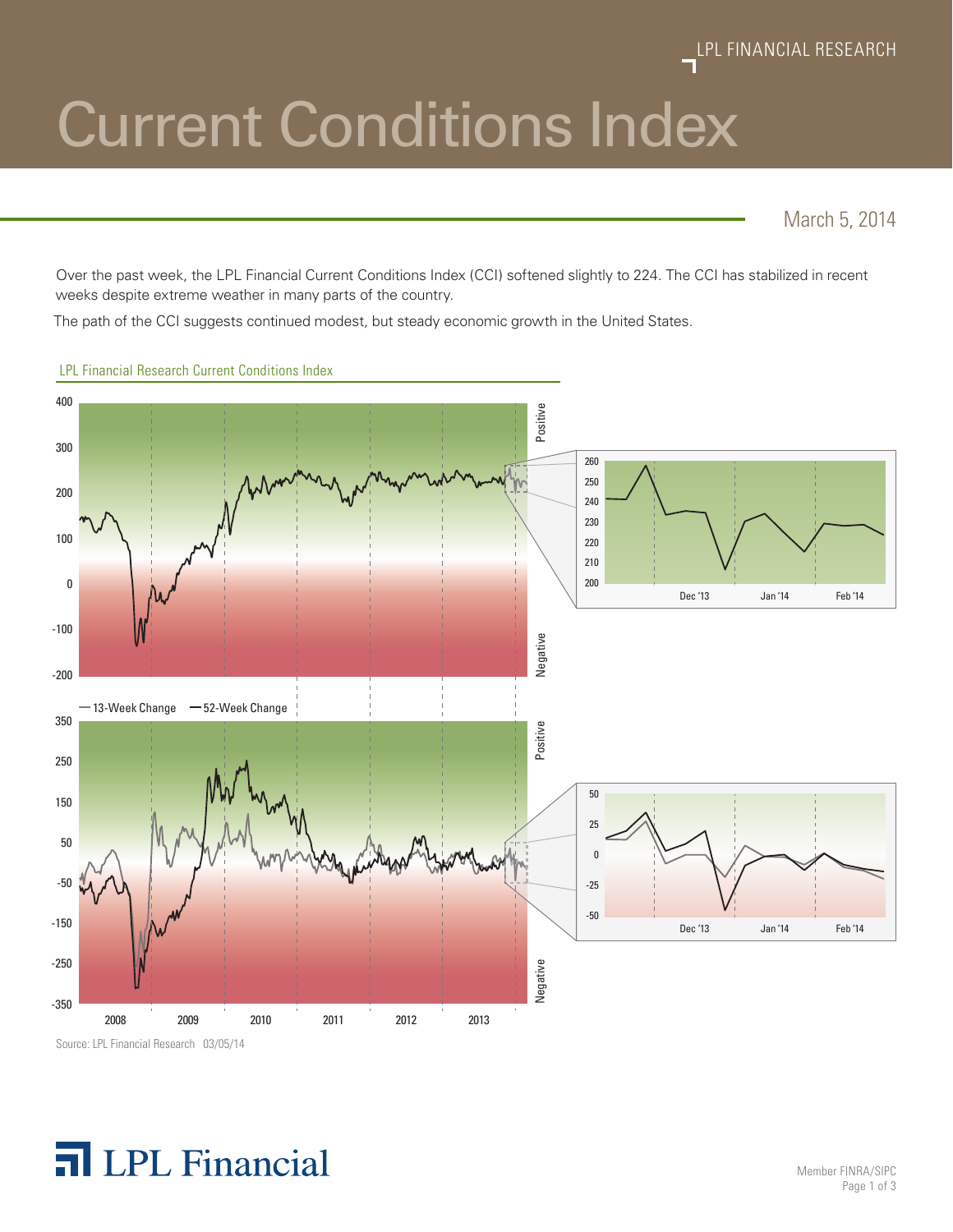The CCI was positively impacted by a modest rise in commodity prices and offset by sluggish shipping traffic.



#### LPL Financial Research CCI Components

Source: LPL Financial Research 03/05/14

#### How to Use the CCI

The CCI is a weekly measure of the conditions that underpin our outlook for the markets and economy. It provides real-time insight into the trends that shape our recommended actions to manage portfolios and has proven to be a useful investment decision-making tool.

This index is not intended to be a leading index or predict future conditions; it is a coincident measure of where they are now. Because our index is tailored to the current environment, the components of the CCI are periodically changed to retune the index to those factors most critical to the markets and economy, so it may continue to be a valuable investment decision-making tool.

#### How the Index Is Constructed

To create the index we found 10 indicators that provided a weekly, real-time measure of the conditions in the economic and market environment. We then standardized these components compared with their pre-crisis 10-year average, equally weighted their standardized scores, and aligned the resulting index with zero at the start of 2009. These components capture how the conditions are evolving from a wide range of angles and are each described on the following page.